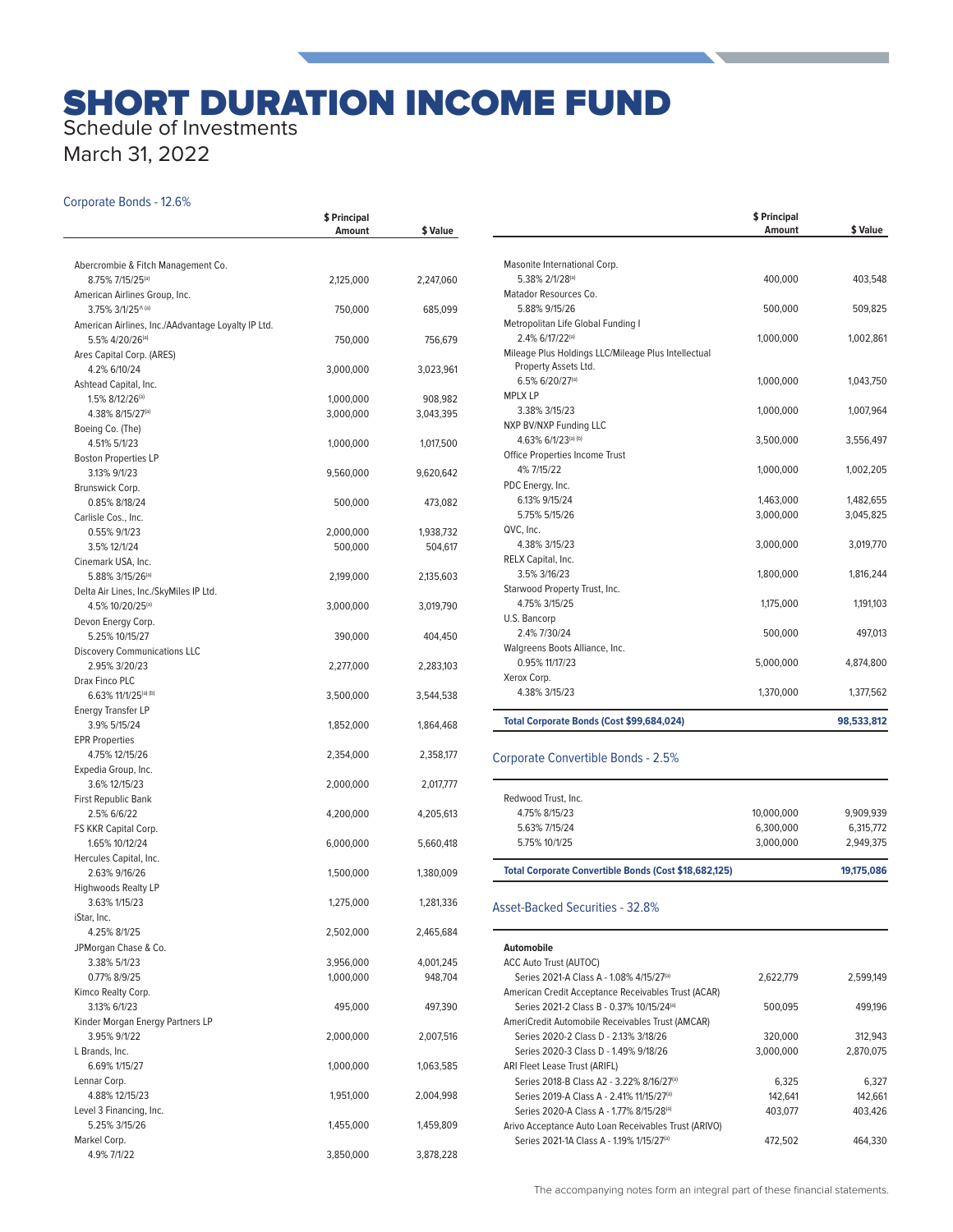|                                                                                                         | \$ Principal<br>Amount | \$ Value   |
|---------------------------------------------------------------------------------------------------------|------------------------|------------|
|                                                                                                         |                        |            |
| Carvana Auto Receivables Trust (CRVNA)                                                                  |                        |            |
| Series 2019-3A B Class B - 2.51% 4/15/24(a)                                                             | 11,141                 | 11,146     |
| CFMT LLC (CFMT)                                                                                         |                        |            |
| Series 2021-AL1 Class B - 1.39% 9/22/31 <sup>(a)</sup>                                                  | 5,594,145              | 5,474,489  |
| Chesapeake Funding II LLC (CFII)                                                                        |                        |            |
| Series 2021-1A Class A1 - 0.47% 4/15/33 <sup>(a)</sup>                                                  | 1,778,193              | 1,730,948  |
| DT Auto Owner Trust (DTAOT)<br>Series 2020-3A Class C - 0.54% 4/15/24(a)                                | 63,145                 | 63,076     |
| Enterprise Fleet Financing LLC (EFF)                                                                    |                        |            |
| Series 2019-2 Class A - 2.29% 2/20/25 <sup>(a)</sup>                                                    | 630,050                | 631,451    |
| Series 2020-1 Class A - 1.78% 12/22/25(a)                                                               | 1,519,839              | 1,519,323  |
| Exeter Automobile Receivables Trust (EART)                                                              |                        |            |
| Series 2017-3A Class C - 3.68% 7/17/23 <sup>(a)</sup>                                                   | 207,455                | 208,123    |
| Series 2020-1A Class D - 2.73% 12/15/25(a)                                                              | 2,400,000              | 2,391,340  |
| Series 2020-3A Class D - 2.63% 7/15/26                                                                  | 1,440,000              | 1,413,456  |
| First Investors Auto Owner Trust (FIAOT)                                                                |                        |            |
| Series 2022-1A Class A - 2.03% 1/15/27(a)                                                               | 3,406,795              | 3,378,277  |
| Foursight Capital Automobile Receivables Trust (FCRT)                                                   |                        |            |
| Series 2021-1 Class A2 - 0.4% 8/15/24(a)                                                                | 202,208                | 201,366    |
| Series 2022-1 Class A2 - 1.15% 9/15/25(a)                                                               | 1,750,000              | 1,725,870  |
| GLS Auto Receivables Issuer Trust (GCAR)                                                                |                        |            |
| Series 2020-2A Class A1 - 1.58% 8/15/24(a)                                                              | 363,022                | 363,144    |
| Series 2020-2A Class B - 3.16% 6/16/25 <sup>(a)</sup>                                                   | 250,000                | 250,518    |
| Series 2020-3A Class B - 1.38% 8/15/24(a)                                                               | 614,874                | 614,357    |
| Series 2021-1A Class A1 - 0.34% 5/15/24 <sup>(a)</sup>                                                  | 389,062                | 388,661    |
| Series 2021-4A Class A - 0.84% 7/15/25(a)                                                               | 5,920,227              | 5,866,225  |
| JPMorgan Chase Auto Credit Linked Note (CACLN)                                                          |                        |            |
| Series 2020-1 Class A5 - 0.99% 1/25/28(a)                                                               | 834,782                | 828,083    |
| Series 2020-2 Class A2 - 0.84% 2/25/28(a)                                                               | 906,353                | 894,893    |
| Series 2021-1 Class A2 - 0.88% 9/25/28 <sup>(a)</sup>                                                   | 3,938,597              | 3,870,408  |
| Series 2021-2 Class A4 - 0.89% 12/26/28(a)                                                              | 3,318,267              | 3,257,324  |
| LAD Auto Receivables Trust (LADAR)                                                                      |                        |            |
| Series 2021-1A Class A - 1.3% 8/17/26 <sup>(a)</sup>                                                    | 7,661,719              | 7,510,671  |
| Santander Bank NA (SBCLN)                                                                               |                        |            |
| Series 2021-1A Class B - 1.83% 12/15/31 <sup>(a)</sup>                                                  | 2,799,291              | 2,750,494  |
| Santander Drive Auto Receivables Trust (SDART)                                                          |                        |            |
| Series 2020-2 Class D - 2.22% 9/15/26                                                                   | 5,745,000              | 5,701,929  |
| Series 2020-3 Class C - 1.12% 1/15/26<br>Series 2020-4 Class C - 1.01% 1/15/26                          | 900,000<br>1,000,000   | 893,377    |
|                                                                                                         |                        | 988,926    |
| Securitized Term Auto Loan Receivables Trust (SSTRT)<br>Series 2019-CRTA Class B - 2.45% 3/25/26(a) (b) | 493,605                | 494,633    |
| Series 2019-CRTA Class C - 2.85% 3/25/26 <sup>(a) (b)</sup>                                             | 370,204                | 371,482    |
| United Auto Credit Securitization Trust (UACST)                                                         |                        |            |
| Series 2021-1 Class B - 0.34% 7/10/23(a)                                                                | 46,828                 | 46,799     |
| Westlake Automobile Receivables Trust (WLAKE)                                                           |                        |            |
| Series 2020-2A Class A - 0.93% 2/15/24(a)                                                               | 331,525                | 331,430    |
| Series 2020-3A Class D - 1.65% 2/17/26 <sup>(a)</sup>                                                   | 1,650,000              | 1,599,565  |
| Series 2021-1A Class C - 0.95% 3/16/26(a)                                                               | 2,385,000              | 2,310,862  |
| Series 2022-1A Class A2A - 1.97% 12/16/24(a)                                                            | 6,500,000              | 6,488,126  |
|                                                                                                         |                        |            |
|                                                                                                         |                        | 71,868,879 |
|                                                                                                         |                        |            |
| <b>Collateralized Loan Obligations</b>                                                                  |                        |            |
| ABPCI Direct Lending Fund CLO LP (ABPCI)                                                                |                        |            |
| Series 2016-1A Class A1A2 - 1.95% 7/20/33 Floating<br>Rate (Qtrly LIBOR + 170)(a) (b) (c)               | 2,000,000              | 1,979,746  |
| Series 2020-10A Class A - 2.2% 1/20/32 Floating Rate                                                    |                        |            |
| (Qtrly LIBOR + 195)(a) (b) (c)                                                                          | 6,500,000              | 6,509,721  |
| Audax Senior Debt CLO LLC (AUDAX)                                                                       |                        |            |
| Series 2021-6A Class A1 - 1.75% 10/20/33 Floating Rate                                                  |                        |            |
| (Qtrly LIBOR + 150) <sup>(a)</sup> (c)                                                                  | 6,000,000              | 5,995,597  |
|                                                                                                         |                        |            |

**Contract** 

the contract of the contract of the

|                                                                                                                                   | \$ Principal<br>Amount | \$ Value   |
|-----------------------------------------------------------------------------------------------------------------------------------|------------------------|------------|
|                                                                                                                                   |                        |            |
| Ballyrock CLO Ltd. (BALLY)<br>Series 2016-1A Class BR2 - 1.59% 10/15/28 Floating<br>Rate (Qtrly LIBOR + 135)(a) (b) (c)           | 4,000,000              | 3,990,480  |
| BCRED MML CLO LLC (BXCMM)                                                                                                         |                        |            |
| Series 2022-1A Class A1 - 2.24% 4/20/35 Floating Rate<br>(Qtrly SOFR + 165)(a) (b) (c)<br>BlackRock Elbert CLO V Ltd. (ELB)       | 3,000,000              | 2,964,291  |
| Series 5A Class A1 - 2.73% 12/15/31 Floating Rate (Qtrly<br>$LIBOR + 190)^{(a)(b)(c)}$<br>Blackrock Rainier CLO VI Ltd. (BLKMM)   | 4,000,000              | 3,976,676  |
| Series 2021-6A Class A - 1.95% 4/20/33 Floating Rate<br>(Qtrly LIBOR + 170)(a) (b) (c)                                            | 5,500,000              | 5,452,431  |
| Brightwood Capital MM CLO Ltd. (BWCAP)<br>Series 2020-1A Class A - 2.73% 12/15/28 Floating Rate<br>(Qtrly LIBOR + 190)(a) (b) (c) | 2,296,996              | 2,298,144  |
| Cerberus Loan Funding LP (CERB)                                                                                                   |                        |            |
| Series 2020-1A Class A - 2.09% 10/15/31 Floating Rate<br>(Qtrly LIBOR + 185)(a) (b) (c)                                           | 5,500,000              | 5,491,585  |
| Series 2020-2A Class A - 2.14% 10/15/32 Floating Rate<br>(Qtrly LIBOR + 190)(a) (b) (c)                                           | 4,500,000              | 4,479,165  |
| Series 2021-2A Class A - 1.86% 4/22/33 Floating Rate<br>(Qtrly LIBOR + 162)(a) (b) (c)                                            | 3,000,000              | 2,971,530  |
| Series 2021-6A Class A - 1.64% 11/22/33 Floating Rate                                                                             |                        |            |
| (Qtrly LIBOR + 140)(a) (b) (c)<br>Churchill Middle Market CLO Ltd. (CHMML)                                                        | 2,833,686              | 2,835,244  |
| Series 2021-1A Class A1 - 1.63% 10/24/33 Floating Rate<br>(Qtrly LIBOR + 150)(a) (b) (c)                                          | 2,750,000              | 2,744,939  |
| Deerpath Capital CLO Ltd. (DPATH)                                                                                                 |                        |            |
| Series 2021-2A Class A1 - 1.84% 1/15/34 Floating Rate<br>(Qtrly LIBOR + 160)(a) (b) (c)                                           | 4,000,000              | 3,956,020  |
| Fortress Credit Opportunities CLO Ltd. (FCO)                                                                                      |                        |            |
| Series 2017-9A Class A1TR - 1.67% 10/15/33 Floating<br>Rate (Qtrly LIBOR + 155)(a) (b) (c)                                        | 1,500,000              | 1,490,085  |
| Series 2021-15A Class A2 - 1.81% 4/25/33 Floating Rate<br>(Qtrly LIBOR + 155)(a) (b) (c)                                          | 3,500,000              | 3,466,263  |
| Golub Capital Partners CLO Ltd. (GOCAP)                                                                                           |                        |            |
| Series 2016-31A Class CR - 3.22% 8/5/30 Floating Rate<br>(Qtrly LIBOR + 290)(a) (b) (c)                                           | 1,000,000              | 991,565    |
| Series 2021-54A Class A2 - 1.85% 8/5/33 Floating Rate<br>(Qtrly LIBOR + 153)(a) (b) (c)                                           | 4,500,000              | 4,492,082  |
| Series 2021-54A Class B - 2.17% 8/5/33 Floating Rate<br>(Qtrly LIBOR + 185)(a) (b) (c)                                            | 2,500,000              | 2,470,296  |
| Ivy Hill Middle Market Credit Fund IX Ltd. (IVYH)                                                                                 |                        |            |
| Series 9A Class A1TR - 1.9% 4/15/34 Floating Rate (Qtrly<br>SOFR + 162)(a) (b) (c)                                                | 3,500,000              | 3,458,844  |
| KKR Lending Partners III Clo LLC (KKRLP)<br>Series 2021-1A Class B - 2.15% 10/20/30 Floating Rate                                 |                        |            |
| (Qtrly LIBOR + 190)(a) (c)                                                                                                        | 2,000,000              | 1,984,312  |
| Maranon Loan Funding Ltd. (MRNON)<br>Series 2021-2RA Class A1R - 1.93% 7/15/33 Floating                                           |                        |            |
| Rate (Qtrly LIBOR + 169)(a) (b) (c)                                                                                               | 5,000,000              | 4,991,763  |
| Monroe Capital MML CLO XII Ltd. (MCMML)<br>Series 2021-2A Class A1 - 2.3% 9/14/33 Floating Rate                                   |                        |            |
| (Qtrly LIBOR + 150)(a) (b) (c)                                                                                                    | 7,500,000              | 7,437,183  |
| Palmer Square Loan Funding Ltd. (PSTAT)<br>Series 2021-1A Class A1 - 1.5% 4/20/29 Floating Rate                                   |                        |            |
| (Qtrly LIBOR + 125)(a) (b) (c)                                                                                                    | 3,000,000              | 2,990,253  |
|                                                                                                                                   |                        | 89,418,215 |
| <b>Consumer &amp; Specialty Finance</b>                                                                                           |                        |            |
| Affirm Asset Securitization Trust (AFFRM)                                                                                         |                        |            |
| Series 2020-A Class A - 2.1% 2/18/25(a)                                                                                           | 4,951,509              | 4,943,042  |
| Series 2021-A Class A4 - 0.88% 8/15/25(a)                                                                                         | 2,150,000              | 2,138,942  |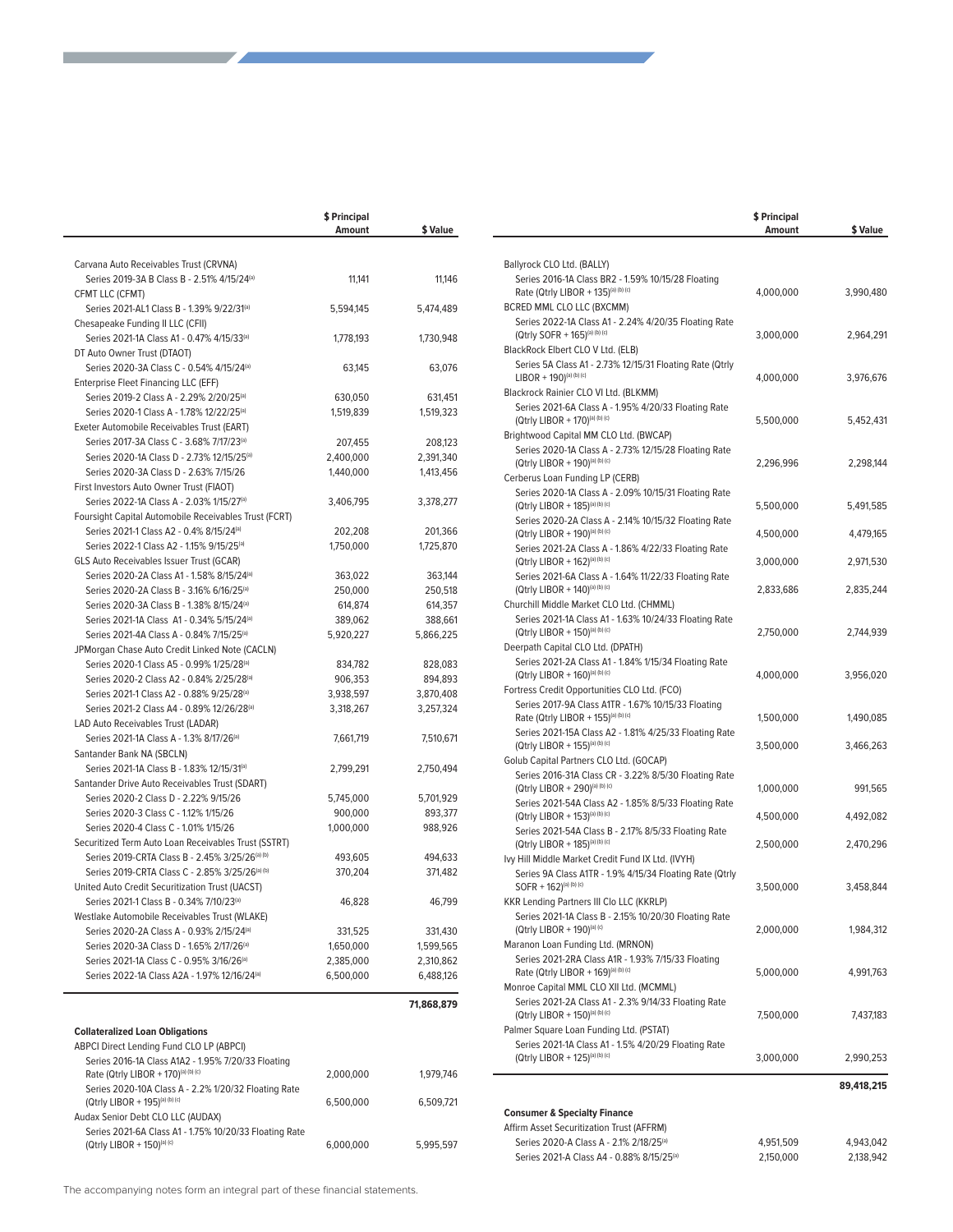## **SHORT DURATION INCOME FUND (CONTINUED)** Schedule of Investments

March 31, 2022

|                                                                                         | \$ Principal<br>Amount | \$ Value               |
|-----------------------------------------------------------------------------------------|------------------------|------------------------|
|                                                                                         |                        |                        |
| Series 2021-B Class A - 1.03% 8/15/26 <sup>(a)</sup>                                    | 2,000,000              | 1,912,228              |
| Bankers Healthcare Group Securitization Trust (BHG)                                     |                        |                        |
| Series 2020-A Class A - 2.56% 9/17/31(a)                                                | 3,010,360              | 2,999,006              |
| Series 2021-A Class A - 1.42% 11/17/33(a)                                               | 722,799                | 688,860                |
| Conn's Receivables Funding LLC (CONN)                                                   |                        |                        |
| Series 2020-A Class A - 1.71% 6/16/25 <sup>(a)</sup>                                    | 22,953                 | 22,932                 |
| Series 2021-A Class A - 1.05% 5/15/26 <sup>(a)</sup><br>Foundation Finance Trust (FFIN) | 6,878,586              | 6,851,975              |
| Series 2019-1A Class A - 3.86% 11/15/34(a)                                              | 1,199,345              | 1,211,354              |
| Series 2021-2A Class A - 2.19% 1/15/42(a)                                               | 2,500,673              | 2,409,216              |
| FREED ABS Trust (FREED)                                                                 |                        |                        |
| Series 2021-1CP Class A - 0.66% 3/20/28(a)                                              | 201,081                | 200,664                |
| Series 2021-2 Class A - 0.68% 6/19/28 <sup>(a)</sup>                                    | 251,038                | 250,685                |
| Series 2022-1FP Class A - 0.94% 3/19/29(a)                                              | 1,235,424              | 1,226,903              |
| Series 2022-1FP Class B - 1.91% 3/19/29(a)                                              | 4,000,000              | 3,901,790              |
| Marlette Funding Trust (MFT)                                                            |                        |                        |
| Series 2021-1A Class A2 - 0.6% 6/16/31 <sup>(a)</sup>                                   | 625,766                | 623,350                |
| Series 2021-2A Class A - 0.51% 9/15/31 <sup>(a)</sup>                                   | 1,817,905              | 1,801,170              |
| Series 2021-2A Class B - 1.06% 9/15/31(a)                                               | 2,000,000              | 1,938,852              |
| Series 2021-3A Class A - 0.65% 12/15/31(a)                                              | 1,382,497              | 1,365,070              |
| Series 2022-1A Class A - 1.36% 4/15/32(a)                                               | 6,250,000              | 6,210,142              |
| Onemain Financial Issuance Trust (OMFIT)<br>Series 2018-1A Class A - 3.3% 3/14/29(a)    |                        | 1,516,552              |
| Series 2018-1A Class B - 3.61% 3/14/29(a)                                               | 1,516,178<br>1,500,000 | 1,503,354              |
| Pagaya Al Debt Selection Trust (PAID)                                                   |                        |                        |
| Series 2020-3 Class A - 2.1% 5/17/27(a)                                                 | 595,976                | 595,784                |
| Series 2021-1 Class A - 1.18% 11/15/27(a)                                               | 3,981,859              | 3,927,672              |
| Series 2021-3 Class A - 1.15% 5/15/29(a)                                                | 1,252,465              | 1,227,326              |
| Series 2021-HG1 Class A - 0.46% 1/16/29 <sup>(a)</sup>                                  | 4,159,625              | 4,032,017              |
| SoFi Consumer Loan Program Trust (SCLP)                                                 |                        |                        |
| Series 2018-4 Class C - 4.17% 11/26/27(a)                                               | 725,371                | 728,096                |
| Series 2020-1 Class A - 2.02% 1/25/29 <sup>(a)</sup>                                    | 91,314                 | 91,364                 |
| Theorem Funding Trust (THRM)                                                            |                        |                        |
| Series 2021-1A Class A - 1.28% 12/15/27(a)                                              | 3,651,771              | 3,600,039              |
| <b>Upstart Securitization Trust (UPST)</b>                                              |                        |                        |
| Series 2019-2 Class B - 3.73% 9/20/29(a)<br>Series 2020-1 Class A - 2.32% 4/22/30(a)    | 148,700<br>66,390      | 148,876<br>66,403      |
| Series 2020-3 Class A - 1.7% 11/20/30(a)                                                | 1,084,464              | 1,082,260              |
| Series 2021-1 Class A - 0.87% 3/20/31(a)                                                | 744,726                | 738,033                |
| Series 2021-2 Class A - 0.91% 6/20/31(a)                                                | 951.930                | 935,712                |
| Series 2021-3 Class A - 0.83% 7/20/31(a)                                                | 1,337,229              | 1,313,633              |
| Series 2021-5 Class A - 1.31% 11/20/31(a)                                               | 2,370,628              | 2,267,877              |
|                                                                                         |                        |                        |
|                                                                                         |                        | 64,471,179             |
| <b>Equipment</b>                                                                        |                        |                        |
| Amur Equipment Finance Receivables LLC (AXIS)                                           |                        |                        |
| Series 2020-1A Class A2 - 1.68% 8/20/25 <sup>(a)</sup>                                  | 547,321                | 546.785                |
| Series 2021-1A Class A2 - 0.75% 11/20/26(a)                                             | 3,360,999              | 3,296,549              |
| Atalaya Equipment Leasing Trust (AELF)                                                  |                        |                        |
| Series 2021-1A Class A1 - 0.33% 11/15/22(a)                                             | 728,874                | 728,104                |
| CCG Receivables Trust (CCG)                                                             |                        |                        |
| Series 2019-1 Class B - 3.22% 9/14/26 <sup>(a)</sup>                                    | 250,000                | 251,740                |
| Series 2019-2 Class A - 2.11% 3/15/27(a)                                                | 459,221                | 460,155                |
| Dell Equipment Finance Trust (DEFT)                                                     |                        |                        |
| Series 2021-2 Class A2 - 0.53% 12/22/26 <sup>(a)</sup>                                  | 625,000                | 600,738                |
| Series 2022-1 Class A2 - 2.11% 8/22/27(a)                                               | 2,750,000              | 2,739,653              |
| Dext ABS LLC (DEXT)                                                                     |                        |                        |
| Series 2020-1 Class A - 1.46% 2/16/27(a)<br>Series 2021-1 Class A - 1.12% 2/15/28(a)    | 1,391,494<br>3,297,952 | 1,384,181<br>3,227,848 |
|                                                                                         |                        |                        |

|                                                              | \$ Principal<br>Amount | \$ Value   |
|--------------------------------------------------------------|------------------------|------------|
|                                                              |                        |            |
| Hewett-Packard Financial Services Equipment Trust<br>(HPEFS) |                        |            |
| Series 2019-1A Class D - 2.72% 9/20/29(a)                    | 1.000.000              | 1.003.825  |
| Series 2020-1A Class A3 - 1.76% 2/20/30 <sup>(a)</sup>       | 1,389,128              | 1.389.980  |
| Pawnee Equipment Receivables Series LLC (PWNE)               |                        |            |
| Series 2019-1 Class A2 - 2.29% 10/15/24(a)                   | 1,748,348              | 1,750,616  |
| Series 2020-1 Class A - 1.37% 11/17/25(a)                    | 1,305,223              | 1,299,087  |
| Series 2021-1 Class A2 - 1.1% 7/15/27(a)                     | 4,250,000              | 4,114,256  |
|                                                              |                        | 22,793,517 |
| Other                                                        |                        |            |
| Hilton Grand Vacations Trust (HGVT)                          |                        |            |
| Series 2020-AA Class A - 2.74% 2/25/39(a)                    | 300.242                | 293.323    |
| Octane Receivables Trust (OCTL)                              |                        |            |
| Series 2019-1A Class A - 3.16% 9/20/23(a)                    | 126.485                | 126.633    |
| Series 2020-1A Class A2 - 1.71% 2/20/25 <sup>(a)</sup>       | 2.597.649              | 2,582,801  |
| Series 2021-1A Class A5 - 0.93% 3/22/27 <sup>(a)</sup>       | 1,269,499              | 1,240,229  |
| Series 2021-2A Class A - 1.21% 9/20/28 <sup>(a)</sup>        | 2.312.417              | 2.255.862  |
| Sierra Timeshare Receivables Funding LLC (SRFC)              |                        |            |
| Series 2019-2A Class A - 2.59% 5/20/36 <sup>(a)</sup>        | 546.750                | 539,049    |
| Series 2019-2A Class B - 2.82% 5/20/36 <sup>(a)</sup>        | 68.344                 | 67.058     |
| Series 2020-2A Class A - 1.33% 7/20/37(a)                    | 897.259                | 860,770    |
|                                                              |                        | 7,965,725  |

**Total Asset-Backed Securities (Cost \$258,969,903) 256,517,515** 

#### Commercial Mortgage-Backed Securities - 12.5%a

| Arbor Realty Commercial Real Estate Notes Ltd. (ARCLO)                |           |           |
|-----------------------------------------------------------------------|-----------|-----------|
| Series 2021-FL4 Class A - 1.75% 11/15/36 Floating Rate                |           |           |
| (Mthly LIBOR + 135)(a) (b)                                            | 5,000,000 | 4,954,626 |
| <b>AREIT Trust (AREIT)</b>                                            |           |           |
| Series 2021-CRE5 Class A - 1.48% 7/17/26 Floating Rate                |           |           |
| (Mthly LIBOR + 108)(a)                                                | 6,000,000 | 5,974,092 |
| BDS Ltd. (BDS)                                                        |           |           |
| Series 2021-FL10 Class A - 1.82% 12/18/36 Floating                    |           |           |
| Rate (Mthly LIBOR + 135)(a) (b)                                       | 4,000,000 | 3,947,603 |
| <b>BFLD Trust (BFLD)</b>                                              |           |           |
| Series 2020-OBRK Class A - 2.45% 11/15/22 Floating                    | 2.625.000 |           |
| Rate (Mthly LIBOR + 205)(a)<br><b>BPCRE Ltd. (BPCRE)</b>              |           | 2,601,379 |
| Series 2021-FL1 Class A4 - 1.59% 2/15/37 Floating Rate                |           |           |
| (Mthly LIBOR + 115)(a) (b)                                            | 4,000,000 | 4,011,344 |
| <b>BPR Trust (BPR)</b>                                                |           |           |
| Series 2021-KEN Class A - 1.65% 2/15/29 Floating Rate                 |           |           |
| (Mthly LIBOR + $125$ ) <sup>(a)</sup>                                 | 3.000.000 | 2,981,251 |
| GPMT Ltd. (GPMT)                                                      |           |           |
| Series 2018-FL1 Class C - 2.6% 11/19/35 Floating Rate                 |           |           |
| (Mthly LIBOR + 215)(a) (b)                                            | 5.434.511 | 5,452,679 |
| Series 2018-FL1 Class D - 3.4% 11/21/35 Floating Rate                 |           |           |
| (Mthly LIBOR + 295)(a) (b)                                            | 4,500,000 | 4,506,959 |
| Series 2021-FL3 Class A - 1.72% 7/16/35 Floating Rate                 |           |           |
| (Mthly LIBOR + 125)(a) (b)                                            | 4.299.924 | 4.291.462 |
| HGI CRE CLO Ltd. (HGI)                                                |           |           |
| Series 2021-FL1 Class A4 - 1.48% 6/16/36 Floating Rate                |           |           |
| (Mthly LIBOR + $105$ ) <sup>(a) (b)</sup>                             | 4,750,000 | 4,701,313 |
| Series 2021-FL2 Class A4 - 1.43% 9/19/26 Floating Rate                |           |           |
| (Mthly LIBOR + 100)(a) (b)                                            | 2,750,000 | 2,705,815 |
| Hilton USA Trust (HILT)<br>Series 2016-SFP Class E - 5.52% 11/5/35(a) |           |           |
|                                                                       | 4,300,000 | 4,262,115 |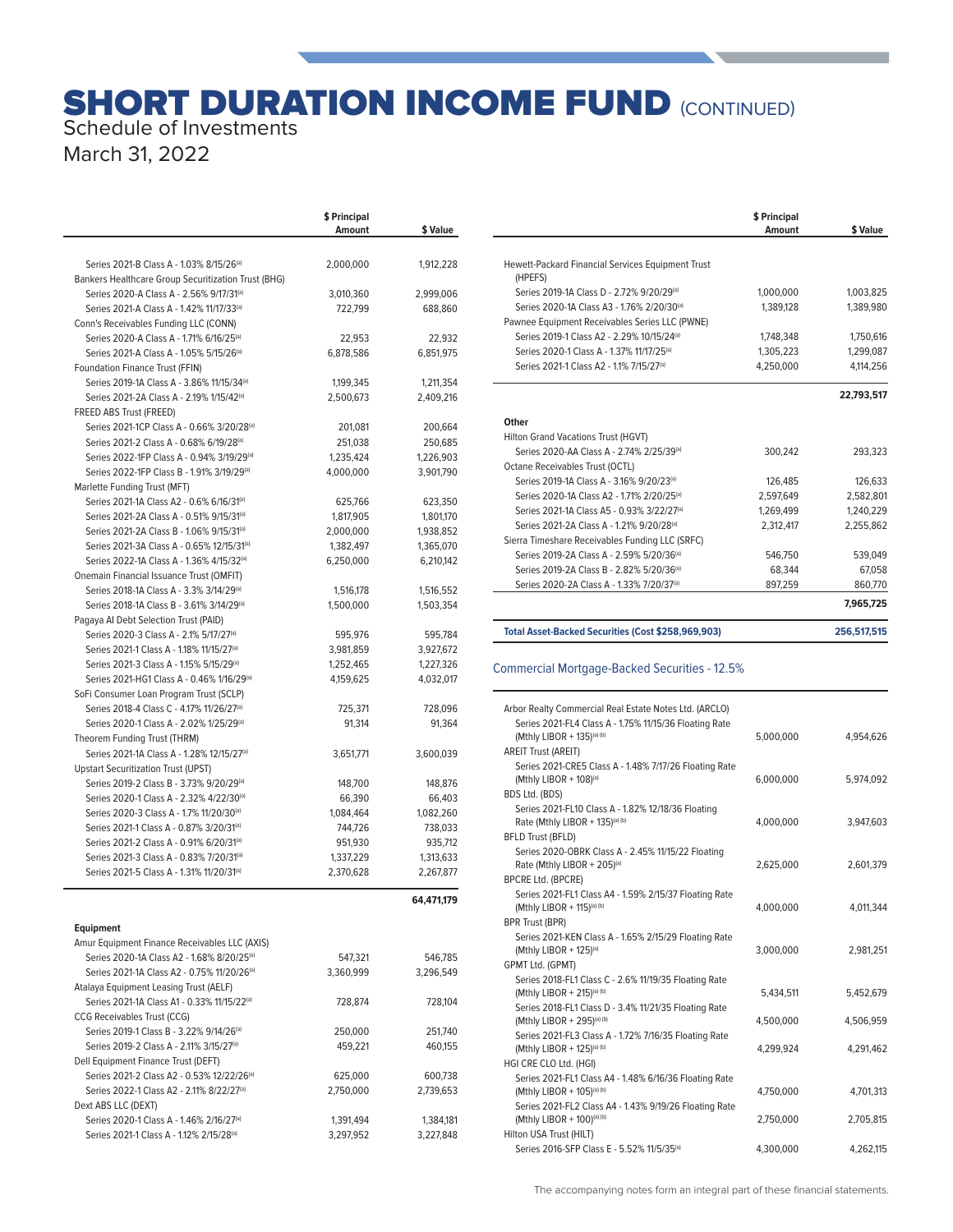|                                                                                                                                            | \$ Principal<br>Amount | \$ Value   |
|--------------------------------------------------------------------------------------------------------------------------------------------|------------------------|------------|
| <b>KREF Ltd. (KREF)</b>                                                                                                                    |                        |            |
| Series 2021-FL2 Class A4 - 1.51% 2/15/39 Floating Rate<br>(Mthly LIBOR + 107)(a) (b)                                                       | 4,500,000              | 4,460,904  |
| Series 2022-FL3 Class A - 1.78% 2/15/39 Floating Rate<br>(Mthly SOFR + 145)(a) (b)                                                         | 4,500,000              | 4,485,312  |
| LoanCore Issuer Ltd. (LNCR)<br>Series 2021-CRE5 Class A - 1.7% 7/15/36 Floating Rate<br>(Mthly LIBOR + 130)(a) (b)                         | 5,000,000              | 4,953,359  |
| Series 2022-CRE7 Class A - 1.6% 1/17/37 Floating Rate<br>(SOFR 30 Day Avg + 155)(a) (b)                                                    | 4,750,000              | 4,734,496  |
| MF1 Ltd. (MF1)<br>Series 21-FL7 Class A - 1.51% 10/18/36 Floating Rate<br>(Mthly LIBOR + 108)(a) (b)                                       | 2,000,000              | 1,972,050  |
| PFP Ltd. (PFP)<br>Series 2019-5 Class B - 2.08% 4/14/36 Floating Rate<br>(Mthly LIBOR + 165)(a) (b)                                        | 2,500,000              | 2,490,617  |
| Series 2019-5 Class C - 2.43% 4/14/36 Floating Rate<br>(Mthly LIBOR + 200)(a) (b)                                                          | 1,500,000              | 1,474,418  |
| Series 2021-7 Class AS - 1.55% 4/14/38 Floating Rate<br>(Mthly LIBOR + 115)(a) (b)                                                         | 4,499,775              | 4,464,371  |
| Ready Capital Mortgage Financing LLC (RCMT)<br>Series 2020-FL4 Class A - 2.61% 2/25/35 Floating Rate<br>(Mthly LIBOR + 215) <sup>(a)</sup> | 2,618,519              | 2,629,328  |
| ReadyCap Commercial Mortgage Trust (RCMT)<br>Series 2021-FL7 Class A - 1.66% 11/25/36 Floating Rate<br>(Mthly LIBOR + 120) <sup>(a)</sup>  | 3,999,443              | 3,965,777  |
| STWD Ltd. (STWD)                                                                                                                           |                        |            |
| Series 2022-FL3 Class A - 1.4% 11/15/38 Floating Rate<br>(SOFR 30 Day Avg + 135)(a) (b)                                                    | 6,500,000              | 6,459,102  |
| VMC Finance LLC (VMC)<br>Series 2018-FL2 Class C - 2.39% 10/15/35 Floating Rate<br>(Mthly LIBOR + 195)(a)                                  | 1,417,069              | 1,421,350  |
| Series 2021-FL4 Class A - 1.57% 6/16/36 Floating Rate<br>(Mthly LIBOR + 110)(a)                                                            | 4,074,724              | 4,017,874  |
| <b>Total Commercial Mortgage-Backed Securities (Cost \$98,573,800)</b>                                                                     |                        | 97,919,596 |

#### Mortgage-Backed Securities - 12.5%

 $\overline{a}$ 

the contract of the contract of the

| <b>Federal Home Loan Mortgage Corporation</b> |           |           |
|-----------------------------------------------|-----------|-----------|
| <b>Collateralized Mortgage Obligations</b>    |           |           |
| Series 3649 Class A - 4% 3/15/25              | 311,756   | 316,252   |
| Series 4107 Class LW - 1.75% 8/15/27          | 3,920,469 | 3,702,801 |
| Series 4281 Class AG - 2.5% 12/15/28          | 219,958   | 219,501   |
| Series 3003 Class LD - 5% 12/15/34            | 512.821   | 550,369   |
| Series 2952 Class PA - 5% 2/15/35             | 248,859   | 259,342   |
| Series 3620 Class PA - 4 5% 12/15/39          | 409.364   | 420,036   |
| Series 3842 Class PH - 4% 4/15/41             | 533.127   | 545,087   |
| <b>Pass-Through Securities</b>                |           |           |
| Pool# G18190 - 5.5% 6/1/22                    | 343       | 344       |
| Pool# G13300 - 4.5% 5/1/23                    | 9,842     | 10,093    |
| Pool# G18296 - 4.5% 2/1/24                    | 40.371    | 41,424    |
| Pool# G18306 - 4.5% 4/1/24                    | 89,344    | 91.690    |
| Pool# G18308 - 4% 5/1/24                      | 170,203   | 175,096   |
| Pool# J13949 - 3.5% 12/1/25                   | 908,092   | 928.379   |
| Pool# E02804 - 3% 12/1/25                     | 618,719   | 625,345   |
| Pool# J14649 - 3.5% 4/1/26                    | 605,390   | 619,313   |
| Pool# E02948 - 3.5% 7/1/26                    | 1,849,403 | 1,891,356 |
| Pool# J16663 - 3.5% 9/1/26                    | 1,722,552 | 1,762,135 |
| Pool# E03033 - 3% 2/1/27                      | 1,022,687 | 1.034.091 |

|                                                           | Amount             | \$ Value           |
|-----------------------------------------------------------|--------------------|--------------------|
|                                                           |                    |                    |
| Pool# ZS8692 - 2.5% 4/1/33                                | 829,930            | 821,735            |
| Pool# G01818 - 5% 5/1/35                                  | 597,285            | 641,746            |
|                                                           |                    | 14,656,135         |
| <b>Federal National Mortgage Association</b>              |                    |                    |
| <b>Collateralized Mortgage Obligations</b>                |                    |                    |
| Series 2010-54 Class WA - 3.75% 6/25/25                   | 74,825             | 75,266             |
| <b>Pass-Through Securities</b>                            |                    |                    |
| Pool# 888439 - 5.5% 6/1/22                                | 87                 | 87                 |
| Pool# AR8198 - 2.5% 3/1/23                                | 333,154            | 330,095            |
| Pool# MA1502 - 2.5% 7/1/23                                | 318,534            | 315,541            |
| Pool# 995960 - 5% 12/1/23                                 | 7,531              | 7,674              |
| Pool# AD0629 - 5% 2/1/24                                  | 5,665              | 5,773              |
| Pool# 930667 - 4.5% 3/1/24                                | 75,451             | 77,401             |
| Pool# 995693 - 4.5% 4/1/24                                | 50,398             | 51,646             |
| Pool# MA0043 - 4% 4/1/24                                  | 241,027            | 247,739            |
| Pool# 995692 - 4.5% 5/1/24                                | 185,685            | 190,408            |
| Pool# 931739 - 4% 8/1/24                                  | 40,924             | 42,079             |
| Pool# AE0031 - 5% 6/1/25                                  | 64,468             | 65,792             |
| Pool# AD7073 - 4% 6/1/25                                  | 146,617            | 150,822            |
| Pool# AL0471 - 5.5% 7/1/25                                | 137,729            | 140,862            |
| Pool# 310139 - 3.5% 11/1/25                               | 1,090,272          | 1,114,253          |
| Pool# AB1769 - 3% 11/1/25                                 | 491,928            | 496,152            |
| Pool# AH3429 - 3.5% 1/1/26                                | 2,717,858          | 2,776,694          |
| Pool# AB2251- 3% 2/1/26                                   | 678,975            | 685,171            |
| Pool# AB3902 - 3% 11/1/26                                 | 489,948            | 494,792            |
| Pool# AB4482 - 3% 2/1/27                                  | 2,528,935          | 2,555,632          |
| Pool# AL1366 - 2.5% 2/1/27                                | 893,987            | 885,977            |
| Pool# AB6291- 3% 9/1/27                                   | 497,393            | 502,310            |
| Pool# MA3189 - 2.5% 11/1/27                               | 822,906            | 814,780            |
| Pool# MA3791 - 2.5% 9/1/29                                | 1,785,443          | 1,767,811          |
| Pool# BM5708 - 3% 12/1/29                                 | 1,389,964          | 1,402,353          |
| Pool# MA0587 - 4% 12/1/30                                 | 1,644,730          | 1,692,979          |
| Pool# BA4767 - 2.5% 1/1/31                                | 905,510            | 896,568            |
| Pool# AS7701- 2.5% 8/1/31                                 |                    |                    |
|                                                           | 2,824,904          | 2,799,679          |
| Pool# 555531 - 5.5% 6/1/33<br>Pool# MA3540 - 3.5% 12/1/33 | 1,255,692          | 1,375,563          |
|                                                           | 906,813            | 930,789            |
| Pool# 725232 - 5% 3/1/34<br>Pool# 995112 - 5.5% 7/1/36    | 115,768<br>563,959 | 125,227<br>618,096 |
|                                                           |                    | 23,636,011         |
| <b>Government National Mortgage Association</b>           |                    |                    |
| <b>Pass-Through Securities</b>                            |                    |                    |
| Pool# 5255 - 3% 12/20/26                                  | 2,121,861          | 2,139,346          |
|                                                           |                    |                    |
| <b>Non-Government Agency</b>                              |                    |                    |
| <b>Collateralized Mortgage Obligations</b>                |                    |                    |
| Bunker Hill Loan Depositary Trust (BHLD)                  |                    |                    |
| Series 2019-3A Class A1 - 2.72% 11/25/59(a) (c)           | 1,094,375          | 1,085,452          |
| Citigroup Mortgage Loan Trust, Inc. (CMLTI)               |                    |                    |
| Corios 2014 A Class A $A^{0/17}E^{(a)(c)}$                | 122022             | $A$ 2701 $A$       |

**\$ Principal** 

| Series 2014-A Class A - 4% 1/25/35(a) (c)               | 433.072   | 427.814   |
|---------------------------------------------------------|-----------|-----------|
| Flagstar Mortgage Trust (FSMT)                          |           |           |
| Series 2017-1 Class 2A2 - 3% 3/25/47 <sup>(a) (c)</sup> | 729.066   | 712,446   |
| Series 2021-7 Class B - 2.5% 8/25/51(a) (c)             | 5.830.453 | 5.615.802 |
| Series 2021-10IN Class A6 - 2.5% 10/25/51(a) (c)        | 5.581.755 | 5.376.259 |
| <b>GS Mortgage-Backed Securities Trust (GSMBS)</b>      |           |           |
| Series 2021-PJ9 Class A8 - 2.5% 2/26/52(a) (c)          | 3,657,829 | 3.504.547 |
| Series 2022-PJ1 Class AB - 2.5% 5/28/52(a) (c)          | 4.398.341 | 4.236.739 |
|                                                         |           |           |